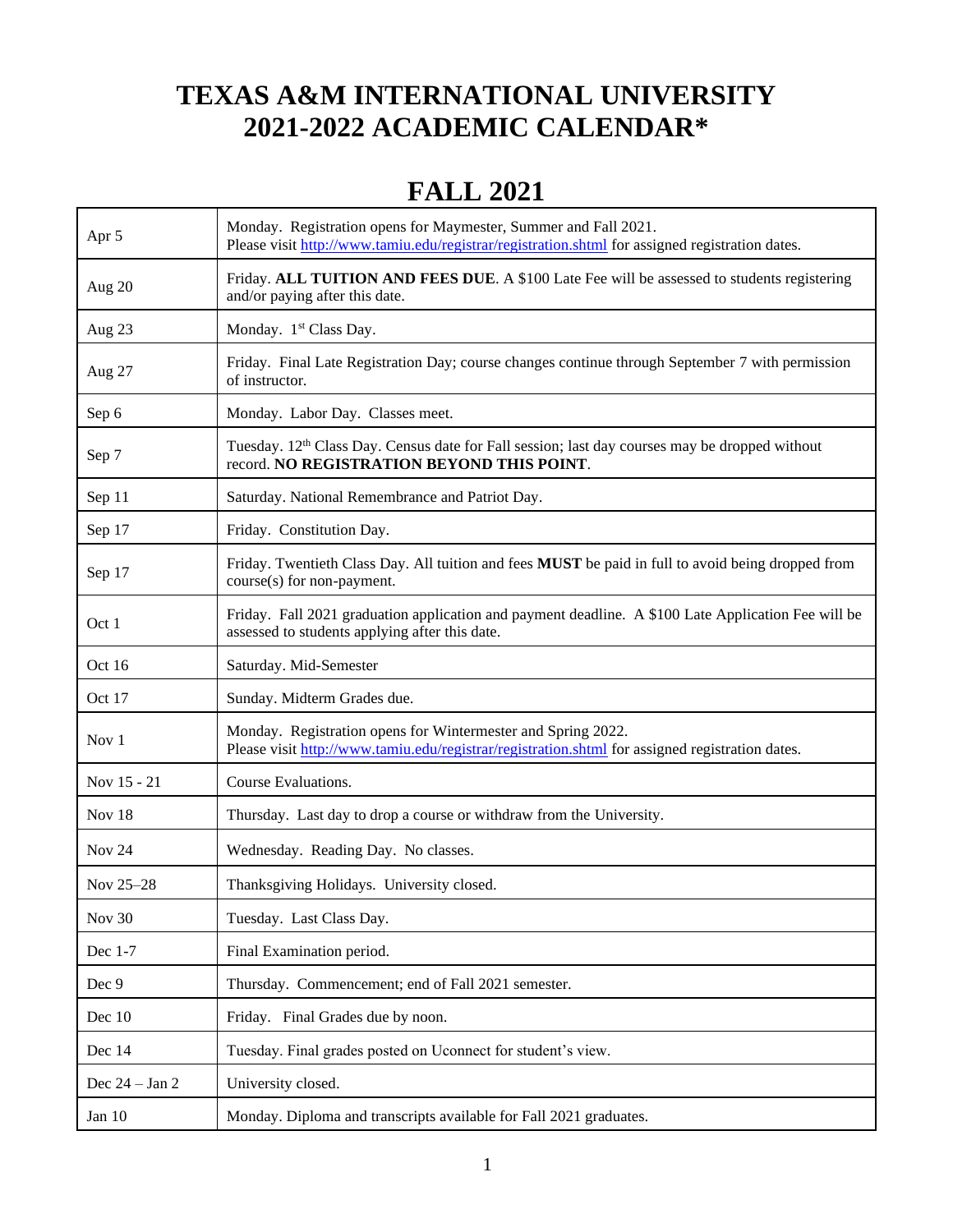# **FALL 2021 FLEX ENTRY (13 WEEKS)**

| Sept 7           | Tuesday. ALL TUITION AND FEES DUE. A \$100 Late Fee will be assessed to students registering<br>and/or paying after this date.                                  |
|------------------|-----------------------------------------------------------------------------------------------------------------------------------------------------------------|
| Sept 8           | Wednesday. First Class Day Flex Entry Term.                                                                                                                     |
| Sept 13          | Monday. Final Late Registration Day; course changes continue through September 21 with permission<br>of instructor.                                             |
| Sept 17          | Friday. All tuition and fees <b>MUST</b> be paid in full to avoid being dropped from course(s) for non-<br>payment.                                             |
| Sept 21          | Tuesday. Census date for Flex Entry Term; last day courses may be dropped without record.<br>NO REGISTRATION BEYOND THIS POINT.                                 |
| Nov <sub>1</sub> | Monday. Registration opens for Wintermester and Spring 2022.<br>Please visit http://www.tamiu.edu/registrar/registration.shtml for assigned registration dates. |
| Nov 15 - 21      | Course Evaluations.                                                                                                                                             |
| Nov 18           | Thursday. Last day to drop a course or withdraw from the University.                                                                                            |
| Nov $24$         | Wednesday. Reading Day. No classes.                                                                                                                             |
| Nov 25-28        | Thanksgiving Holidays. University closed.                                                                                                                       |
| Nov $30$         | Tuesday. Last Class Day.                                                                                                                                        |
| Dec 1-7          | Final Examination period.                                                                                                                                       |
| Dec 9            | Thursday. Commencement; end of Fall 2021 semester.                                                                                                              |
| Dec $10$         | Friday. Final Grades due by noon.                                                                                                                               |
| Dec 14           | Tuesday. Final grades posted on Uconnect for student's view.                                                                                                    |
| Jan $10$         | Monday. Diploma and transcripts available for Fall 2021 graduates.                                                                                              |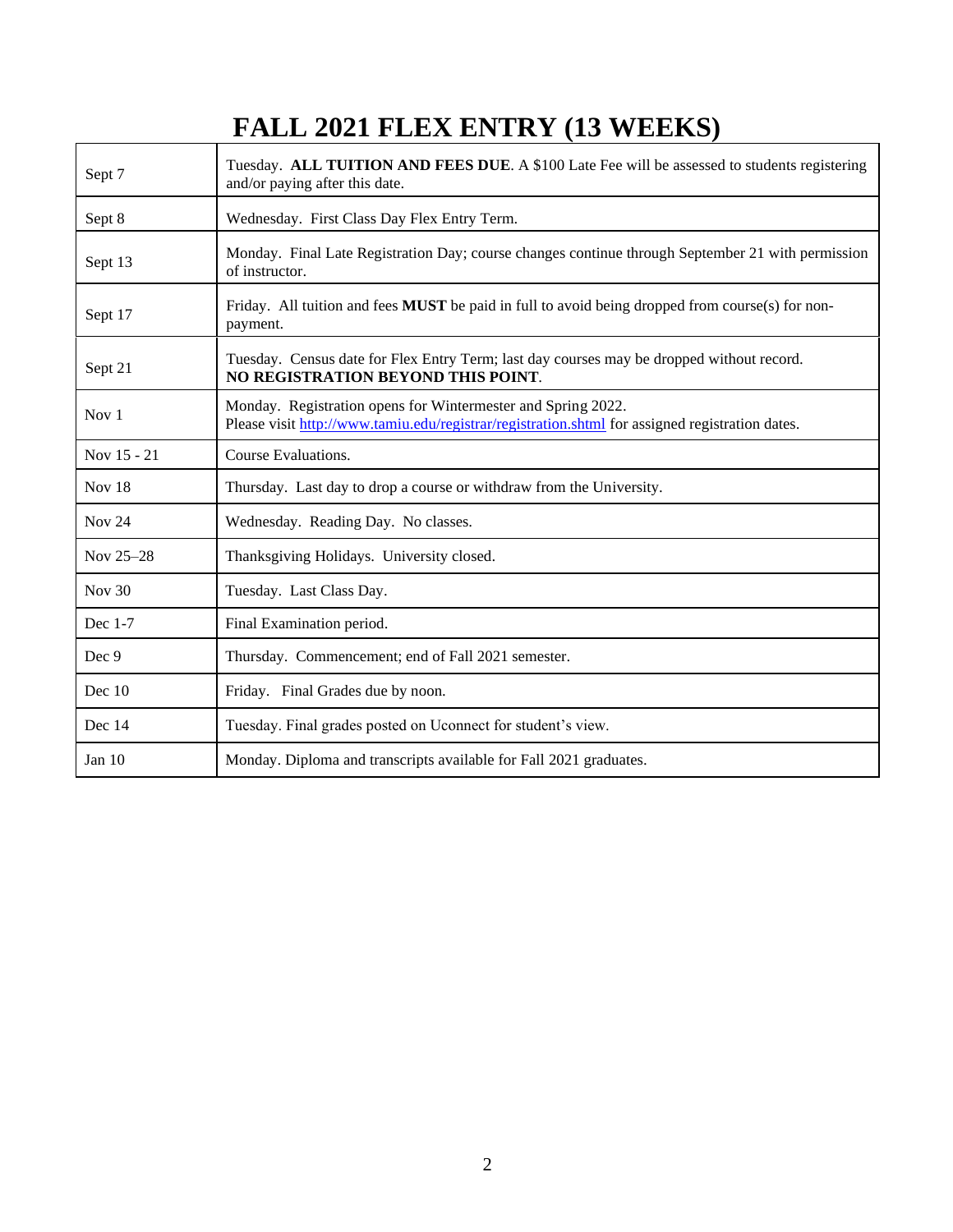## **FALL 2021 SUB-TERM I (7 WEEKS)**

| Aug $20$         | Friday. ALL TUITION AND FEES DUE and must be paid in full to avoid being dropped for non-<br>payment. A \$100 Late Fee will be assessed to students registering and/or paying after this date. |
|------------------|------------------------------------------------------------------------------------------------------------------------------------------------------------------------------------------------|
| Aug $23$         | Monday. First Class Day Sub Term I.                                                                                                                                                            |
| Aug 25           | Wednesday. Final Late Registration Day; course changes continue through August 27 with<br>permission of instructor.                                                                            |
| Aug 27           | Friday. Census date for Sub-Term I; last day courses may be dropped without record.<br>NO REGISTRATION BEYOND THIS POINT.                                                                      |
| Sep $27 - Oct 3$ | Course Evaluations.                                                                                                                                                                            |
| Sept 30          | Thursday. Last day to drop a course or withdraw from Sub Term I.                                                                                                                               |
| Oct 1            | Friday. Fall 2021 graduation application and payment deadline. A \$100 Late Application Fee will be<br>assessed to students applying after this date.                                          |
| Oct 8            | Friday. Last Class Day and Final Exams for Sub Term I.                                                                                                                                         |
| Oct 11           | Monday. Final grades due by midnight.                                                                                                                                                          |
| Oct 12           | Tuesday. Final grades posted on Uconnect for student's view.                                                                                                                                   |

## **FALL 2021 SUB-TERM II (7 WEEKS)**

| Oct 15           | Friday. ALL TUITION AND FEES DUE and must be paid in full to avoid being dropped for non-<br>payment. A \$100 Late Fee will be assessed to students registering and/or paying after this date. |
|------------------|------------------------------------------------------------------------------------------------------------------------------------------------------------------------------------------------|
| Oct 18           | Monday. First Class Day Sub Term II.                                                                                                                                                           |
| Oct 20           | Wednesday. Final Late Registration Day; course changes continue through October 22 with<br>permission of instructor.                                                                           |
| Oct 22           | Friday. Census date for Sub Term II; last day courses may be dropped without record.<br>NO REGISTRATION BEYOND THIS POINT.                                                                     |
| Nov $25 - 28$    | Thanksgiving Holidays.                                                                                                                                                                         |
| Nov $29 - Dec 5$ | Course Evaluations.                                                                                                                                                                            |
| Dec 2            | Thursday. Last day to drop a course or withdraw from Sub Term II.                                                                                                                              |
| Dec 7            | Tuesday. Last Class Day and Final Exams for Sub Term II.                                                                                                                                       |
| Dec 9            | Thursday. Commencement; end of Fall 2021 semester.                                                                                                                                             |
| Dec $10$         | Friday. Final Grades due by noon.                                                                                                                                                              |
| Dec $14$         | Tuesday. Final grades posted on Uconnect for student's view.                                                                                                                                   |
| Jan $10$         | Monday. Diploma and transcripts available for Fall 2021 graduates.                                                                                                                             |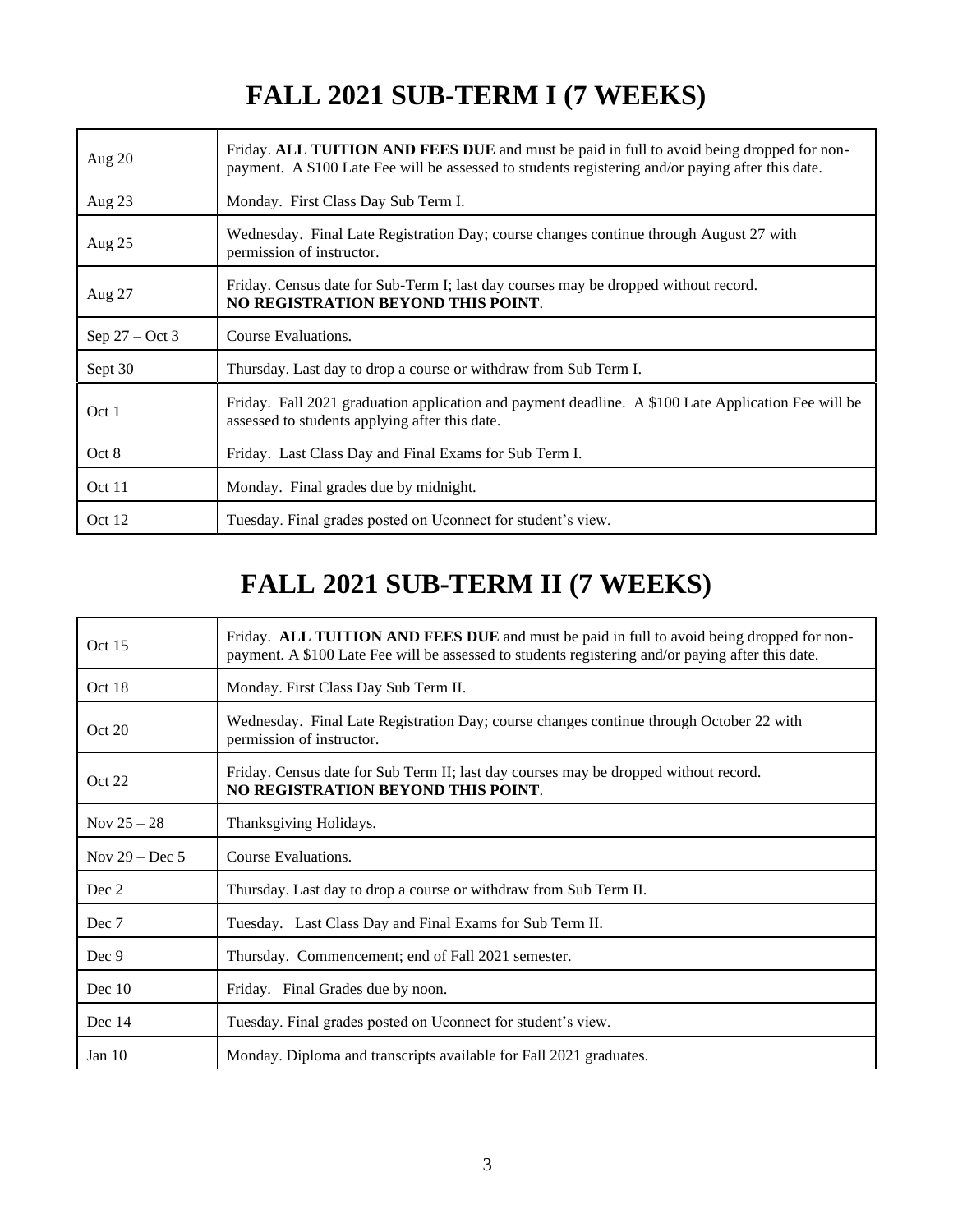### **WINTERMESTER 2022**

| Jan <sub>3</sub> | Monday. First Class Day and Census date for Wintermester. Last day classes may be added or<br>dropped for Wintermester. NO REGISTRATION BEYOND THIS POINT.<br>All tuition and fees MUST be paid in full to avoid being dropped from course(s) for non-payment. A<br>\$100 Late Fee will be assessed to students paying after this date. |
|------------------|-----------------------------------------------------------------------------------------------------------------------------------------------------------------------------------------------------------------------------------------------------------------------------------------------------------------------------------------|
| Jan 10 - 14      | Course Evaluations.                                                                                                                                                                                                                                                                                                                     |
| Jan $13$         | Thursday. Last day to drop a course or withdraw from Wintermester.                                                                                                                                                                                                                                                                      |
| Jan $14$         | Friday. Last Class Day and Final Exams for Wintermester.                                                                                                                                                                                                                                                                                |
| Jan 16           | Sunday. Final grades due by midnight.                                                                                                                                                                                                                                                                                                   |

### **SPRING 2022 ONLINE Courses**

| Jan 17           | Martin Luther King Day. University closed.                                                                                                                                         |
|------------------|------------------------------------------------------------------------------------------------------------------------------------------------------------------------------------|
| Jan 18           | Tuesday. First Class Day.                                                                                                                                                          |
| Jan $21$         | Friday. ALL TUITION AND FEES DUE. A \$100 Late Fee will be assessed to students registering<br>and/or paying after this date. On campus residences open for semester               |
| Jan 24           | Monday. Final Late Registration Day; course changes continue through February 2 with permission<br>of instructor.                                                                  |
| Feb <sub>2</sub> | Wednesday. Twelfth Class Day. Census date for Spring session; last day courses may be dropped<br>without record. NO REGISTRATION BEYOND THIS POINT.                                |
| Feb 18           | Friday. All tuition and fees MUST be paid in full to avoid being dropped from course(s) for non-<br>payment.                                                                       |
| Feb 28           | Monday. Spring 2022 graduation application and payment deadline. A \$100 Late Application Fee<br>will be assessed to students applying after this date.                            |
| Mar 12           | Saturday. Mid-Semester.                                                                                                                                                            |
| Mar 13           | Sunday. Midterm Grades due at midnight.                                                                                                                                            |
| Mar 14-19        | Spring Break; no classes. University closed March 18 and 19.                                                                                                                       |
| Apr 4            | Monday. Registration opens for Maymester, Summer and Fall 2022.<br>Please visit http://www.tamiu.edu/registrar/registration.shtml for assigned registration dates.                 |
| Apr 15 - 16      | Easter Holidays; no classes. University open.                                                                                                                                      |
| Apr $18 - 24$    | Course Evaluations.                                                                                                                                                                |
| Apr 21           | Thursday. Last day to drop a course or withdraw from the University.                                                                                                               |
| May 3            | Tuesday. Last Class Day.                                                                                                                                                           |
| May $4-10$       | Final Examination period.                                                                                                                                                          |
| May 11           | Wednesday. Final grades for graduating candidates due in Registrar's office by noon. Honor<br>Cord/Hooding Ceremonies. See http://www.tamiu.edu/commencement/ for more information |
| May 12           | Thursday. Commencement; end of Spring 2022 semester.                                                                                                                               |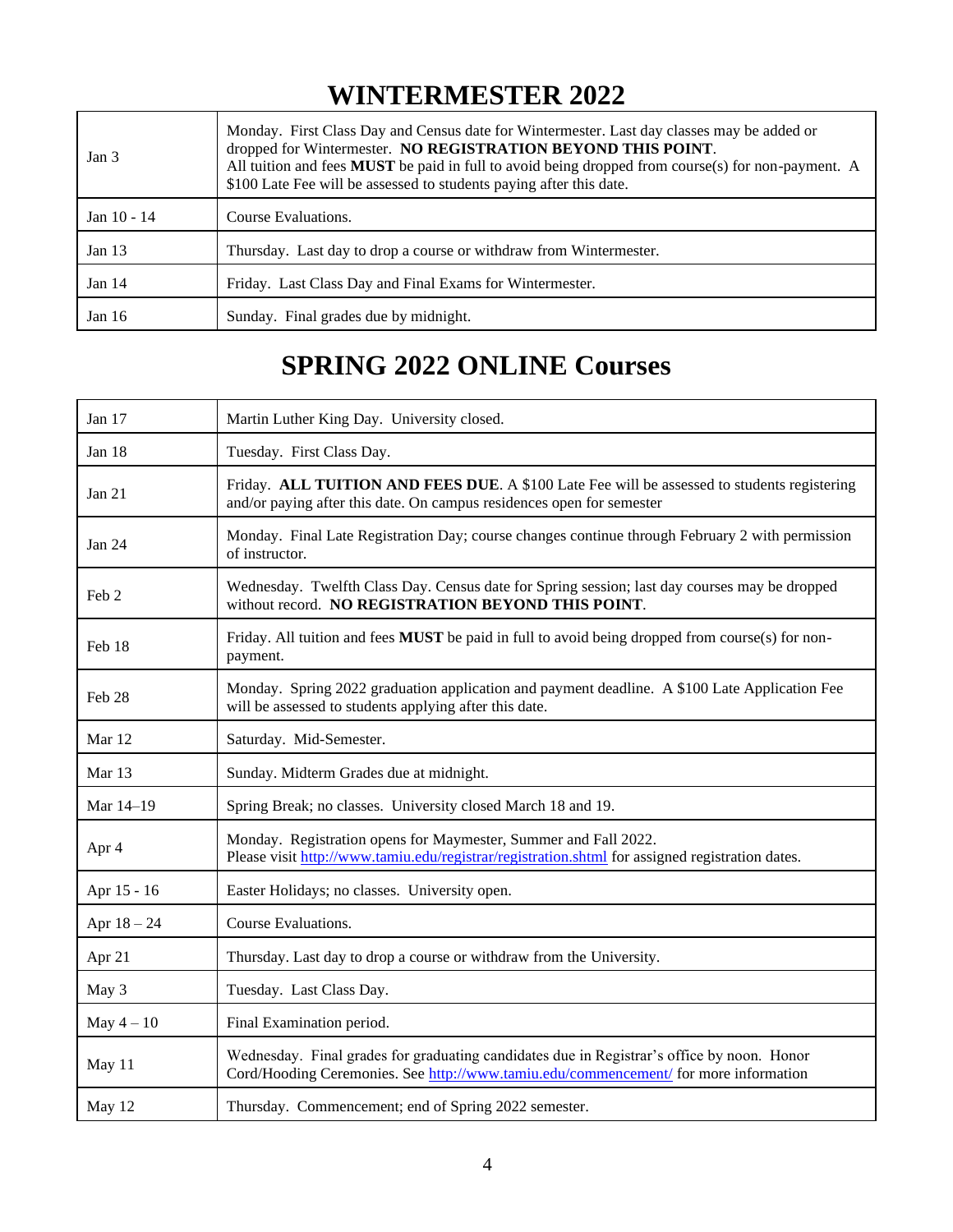| May 13 | Friday. Final Grades due by noon.                                    |
|--------|----------------------------------------------------------------------|
| May 17 | Tuesday. Final grades posted on Uconnect for student's view.         |
| May 27 | Friday. Diploma and transcripts available for Spring 2022 graduates. |

## **SPRING 2022 Face-to-Face Courses**

| Jan 17        | Martin Luther King Day. University closed.                                                                                                                                         |
|---------------|------------------------------------------------------------------------------------------------------------------------------------------------------------------------------------|
| Jan $21$      | Friday. ALL TUITION AND FEES DUE. A \$100 Late Fee will be assessed to students registering<br>and/or paying after this date. On campus residences open for semester               |
| Jan 24        | Monday. First Class Day.                                                                                                                                                           |
| Jan 28        | Friday. Final Late Registration Day; course changes continue through February 8 with permission of<br>instructor.                                                                  |
| Feb 8         | Tuesday. Twelfth Class Day. Census date for Spring session; last day courses may be dropped<br>without record. NO REGISTRATION BEYOND THIS POINT.                                  |
| Feb 18        | Friday. Twentieth Class Day. All tuition and fees MUST be paid in full to avoid being dropped from<br>course(s) for non-payment.                                                   |
| Feb 28        | Monday. Spring 2022 graduation application and payment deadline. A \$100 Late Application Fee<br>will be assessed to students applying after this date.                            |
| Mar 12        | Saturday. Mid-Semester.                                                                                                                                                            |
| Mar 13        | Sunday. Midterm Grades due at midnight.                                                                                                                                            |
| Mar 14-19     | Spring Break; no classes. University closed March 18 and 19.                                                                                                                       |
| Apr 4         | Monday. Registration opens for Maymester, Summer and Fall 2022.<br>Please visit http://www.tamiu.edu/registrar/registration.shtml for assigned registration dates.                 |
| Apr 15 - 16   | Easter Holidays; no classes. University open.                                                                                                                                      |
| Apr $18 - 24$ | Course Evaluations.                                                                                                                                                                |
| Apr 21        | Thursday. Last day to drop a course or withdraw from the University.                                                                                                               |
| May 3         | Tuesday. Last Class Day.                                                                                                                                                           |
| May $4-10$    | Final Examination period.                                                                                                                                                          |
| May 11        | Wednesday. Final grades for graduating candidates due in Registrar's office by noon. Honor<br>Cord/Hooding Ceremonies. See http://www.tamiu.edu/commencement/ for more information |
| May 12        | Thursday. Commencement; end of Spring 2022 semester.                                                                                                                               |
| May 13        | Friday. Final Grades due by noon.                                                                                                                                                  |
| May 17        | Tuesday. Final grades posted on Uconnect for student's view.                                                                                                                       |
| May 27        | Friday. Diploma and transcripts available for Spring 2022 graduates.                                                                                                               |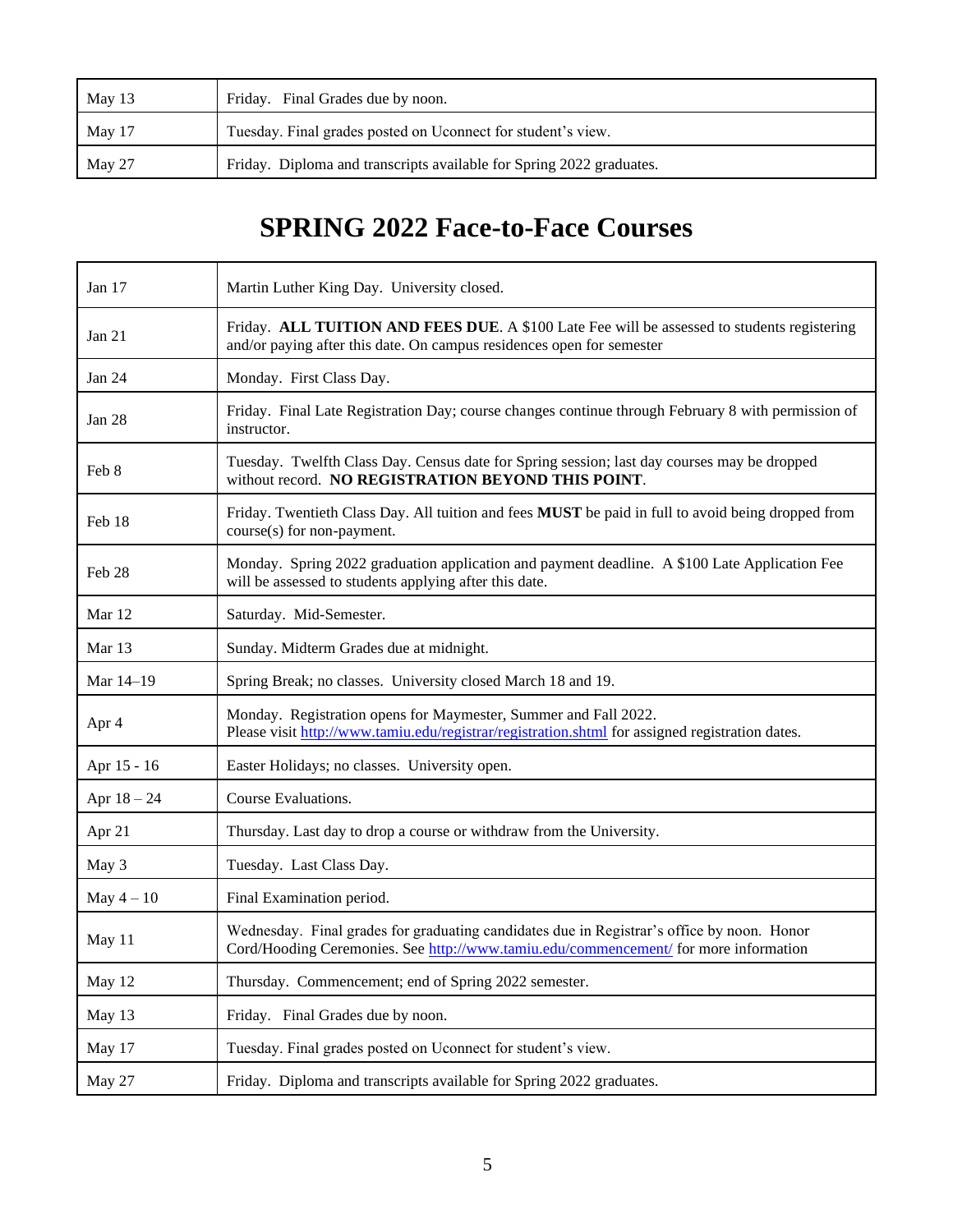## **SPRING 2022 FLEX ENTRY (13 WEEKS)**

| Feb 4         | Friday. ALL TUITION AND FEES DUE. A \$100 Late Fee will be assessed to students registering<br>and/or paying after this date.                                                      |
|---------------|------------------------------------------------------------------------------------------------------------------------------------------------------------------------------------|
| Feb 9         | Wednesday. First Class Day Flex Entry Term.                                                                                                                                        |
| Feb 14        | Monday. Final Late Registration Day; course changes continue through February 22 with permission<br>of instructor.                                                                 |
| Feb 18        | Friday. All tuition and fees <b>MUST</b> be paid in full to avoid being dropped from course(s) for non-<br>payment.                                                                |
| Feb 22        | Tuesday. Census date for Flex Entry Term; last day courses may be dropped without record.<br>NO REGISTRATION BEYOND THIS POINT.                                                    |
| Feb 28        | Monday. Spring 2022 graduation application and payment deadline.<br>A \$100 Late Application Fee will be assessed to students applying after this date.                            |
| Mar 14-19     | Spring Break; no classes. University closed March 18 and 19.                                                                                                                       |
| Apr 4         | Monday. Registration opens for Maymester, Summer and Fall 2022.<br>Please visit http://www.tamiu.edu/registrar/registration.shtml for assigned registration dates.                 |
| Apr 15 - 16   | Easter Holidays; no classes. University open.                                                                                                                                      |
| Apr $18 - 24$ | Course Evaluations.                                                                                                                                                                |
| Apr 21        | Thursday. Last day to drop a course or withdraw from the University.                                                                                                               |
| May 3         | Tuesday. Last Class Day.                                                                                                                                                           |
| May $4-10$    | Final Examination period.                                                                                                                                                          |
| May 11        | Wednesday. Final grades for graduating candidates due in Registrar's office by noon.<br>Honor Cord/Hooding Ceremonies. See http://www.tamiu.edu/commencement/ for more information |
| May 12        | Thursday. Commencement; end of Spring 2022 semester.                                                                                                                               |
| May 13        | Friday. Final Grades due by noon.                                                                                                                                                  |

# **SPRING 2022 SUB-TERM I (7 WEEKS)**

| Jan $18$       | Tuesday. First Class Day Sub Term I.                                                                                                                                                           |
|----------------|------------------------------------------------------------------------------------------------------------------------------------------------------------------------------------------------|
| Jan $20$       | Thursday. Final Late Registration Day; course changes continue through January 24 with permission<br>of instructor.                                                                            |
| Jan 21         | Friday. ALL TUITION AND FEES DUE and must be paid in full to avoid being dropped for non-<br>payment. A \$100 Late Fee will be assessed to students registering and/or paying after this date. |
| Jan 24         | Monday. Census date for Sub-Term I; last day courses may be dropped without record.<br>NO REGISTRATION BEYOND THIS POINT.                                                                      |
| Feb 28         | Monday. Spring 2022 graduation application and payment deadline. A \$100 Late Application Fee<br>will be assessed to students applying after this date.                                        |
| Feb 28 - Mar 6 | Course Evaluations.                                                                                                                                                                            |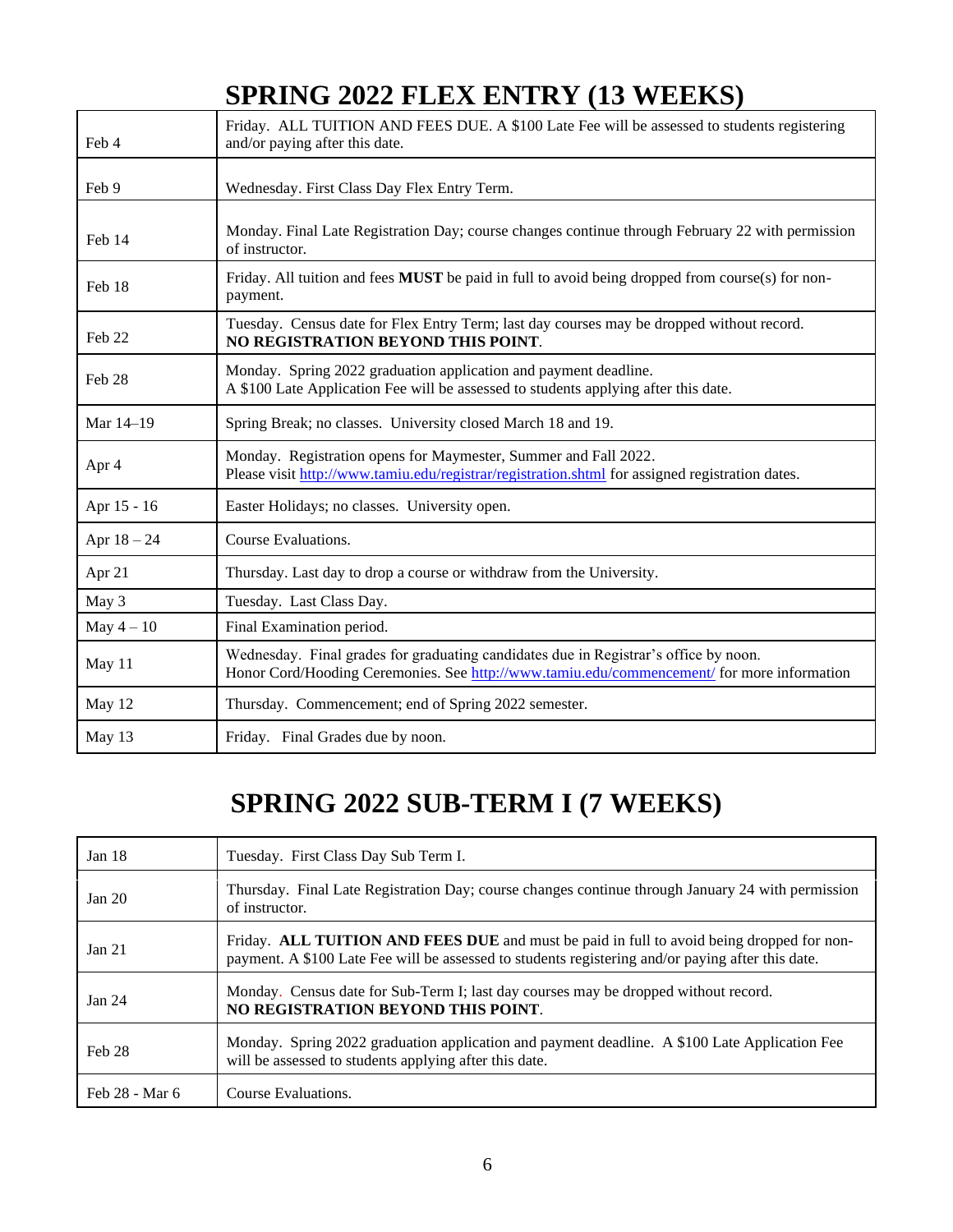| Mar 3    | Thursday. Last day to drop a course or withdraw from Sub Term I. |
|----------|------------------------------------------------------------------|
| Mar 7    | Monday. Last Class Day and Final Exams for Sub Term I.           |
| Mar $10$ | Thursday. Final grades due by midnight.                          |
| Mar 14   | Monday. Final grades posted on Uconnect for student's view.      |

## **SPRING 2022 SUB-TERM II (7 WEEKS)**

| Mar 21           | Monday. First Class Day Sub Term II. ALL TUITION AND FEES DUE and must be paid in full to<br>avoid being dropped for non-payment A \$100 Late Fee will be assessed to students registering and/or<br>paying after this date. |
|------------------|------------------------------------------------------------------------------------------------------------------------------------------------------------------------------------------------------------------------------|
| Mar 23           | Wednesday. Final Late Registration Day; course changes continue through March 25 with permission<br>of instructor.                                                                                                           |
| Mar $25$         | Friday. Census date for Sub Term II; last day courses may be dropped without record.<br>NO REGISTRATION BEYOND THIS POINT.                                                                                                   |
| Apr $25 - May 1$ | Course Evaluations.                                                                                                                                                                                                          |
| Apr 28           | Thursday. Last day to drop a course or withdraw from Sub Term II.                                                                                                                                                            |
| May 6            | Friday. Last Class Day and Final Exams for Sub Term II.                                                                                                                                                                      |
| May 11           | Wednesday. Final grades for graduating candidates due in Registrar's office by noon. Honor<br>Cord/Hooding Ceremonies. See http://www.tamiu.edu/commencement/ for more information                                           |
| May 12           | Thursday. Commencement; end of Spring 2022 semester.                                                                                                                                                                         |
| May 13           | Friday. Final Grades due by noon.                                                                                                                                                                                            |
| May 17           | Tuesday. Final grades posted on Uconnect for student's view.                                                                                                                                                                 |

### **MAYMESTER 2022**

| May 13      | Friday. ALL TUITION AND FEES DUE. All tuition and fees MUST be paid in full to avoid being<br>dropped from course(s) for non-payment. A $$100$ Late Fee will be assessed to students registering<br>and/or paying after this date.                                                 |
|-------------|------------------------------------------------------------------------------------------------------------------------------------------------------------------------------------------------------------------------------------------------------------------------------------|
| May $16$    | Monday. First Class Day. Census date for Maymester. Final Late Registration Day; last day classes<br>may be added or dropped for Maymester. All tuition and fees MUST be paid in full to avoid being<br>dropped from course(s) for non-payment. NO REGISTRATION BEYOND THIS POINT. |
| May 23 - 27 | Course Evaluations.                                                                                                                                                                                                                                                                |
| May 26      | Thursday. Last day to drop a course or withdraw from Maymester.                                                                                                                                                                                                                    |
| May 27      | Friday. Last Class Day and Final Exams for Maymester.                                                                                                                                                                                                                              |
| May 29      | Sunday. Final grades due by midnight.                                                                                                                                                                                                                                              |
| May 31      | Tuesday. Final grades posted on Uconnect for student's view.                                                                                                                                                                                                                       |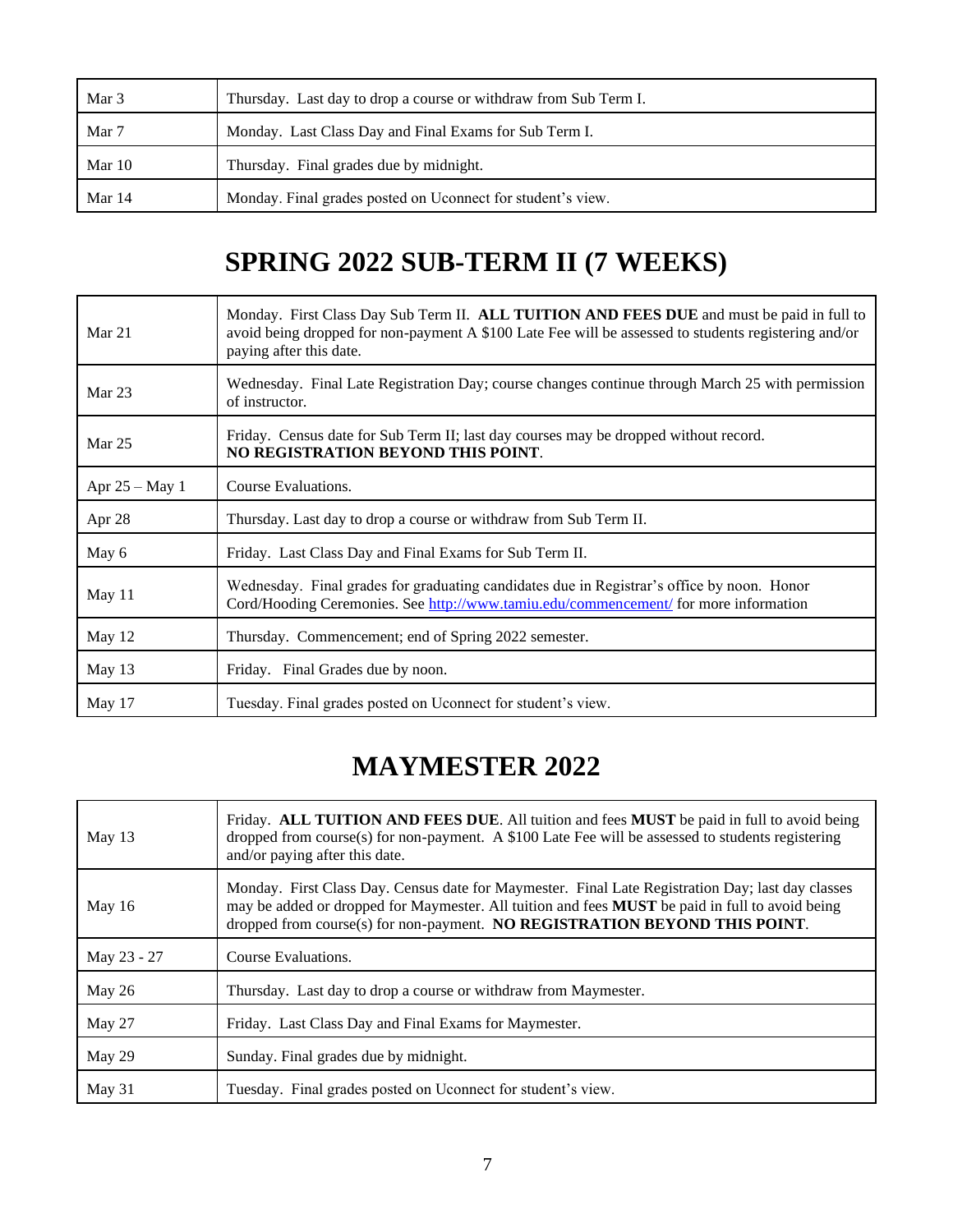### **SUMMER SEMESTER I 2022**

| May 27       | Friday. ALL TUITION AND FEES DUE FOR SSI. A \$100 Late Fee will be assessed to students<br>registering and/or paying after this date.                                                                                |
|--------------|----------------------------------------------------------------------------------------------------------------------------------------------------------------------------------------------------------------------|
| May 30       | Monday. Memorial Day; University closed. No classes.                                                                                                                                                                 |
| May 31       | Tuesday. First Class Day.                                                                                                                                                                                            |
| June 1       | Wednesday. Final Late Registration Day. Course changes continue through June 6 with permission<br>of instructor. All tuition and fees MUST be paid in full to avoid being dropped from course(s) for<br>non-payment. |
| June 6       | Monday. Fourth Class Day. Census date for Summer I; last day courses may be dropped without<br>record. NO REGISTRATION BEYOND THIS POINT.                                                                            |
| June 20 - 26 | Course Evaluations.                                                                                                                                                                                                  |
| June 23      | Thursday. Last day to drop a course or withdraw from the University.                                                                                                                                                 |
| June 30      | Thursday. Last Class Day.                                                                                                                                                                                            |
| July 1       | Friday. Final Examinations. Exams are administered at scheduled class meeting times. End of<br>Summer Session I 2022.                                                                                                |
| July 1       | Friday. Summer 2022 graduation application and payment deadline. A \$100 Late Application Fee<br>will be assessed to students applying after this date.                                                              |
| July 3       | Sunday. Final grades due by midnight.                                                                                                                                                                                |
| July 5       | Tuesday. Final grades posted on Uconnect for student's view.                                                                                                                                                         |

### **SUMMER SEMESTER II 2022**

| July 1         | Friday. ALL TUITION AND FEES DUE FOR SSII. A \$100 Late Fee will be assessed to students<br>registering and/or paying after this date.                                                                                       |
|----------------|------------------------------------------------------------------------------------------------------------------------------------------------------------------------------------------------------------------------------|
| July 4         | Monday. Independence Day; University closed. No classes.                                                                                                                                                                     |
| July 5         | Tuesday. First Class Day.                                                                                                                                                                                                    |
| July 6         | Wednesday. Final Late Registration Day. Course changes continue through July 11 with permission<br>of instructor. All tuition and fees <b>MUST</b> be paid in full to avoid being dropped from course(s) for<br>non-payment. |
| July 11        | Monday. Fourth Class Day. Census date for Summer II; last day courses may be dropped without<br>record. NO REGISTRATION BEYOND THIS POINT.                                                                                   |
| July $25 - 31$ | Course Evaluations.                                                                                                                                                                                                          |
| July 28        | Thursday. Last day to drop a course or withdraw from the University.                                                                                                                                                         |
| Aug 4          | Thursday. Last Class Day.                                                                                                                                                                                                    |
| Aug 5          | Friday. Final Examinations. Exams are administered at scheduled class meeting times. End of<br>Summer Session II 2022.                                                                                                       |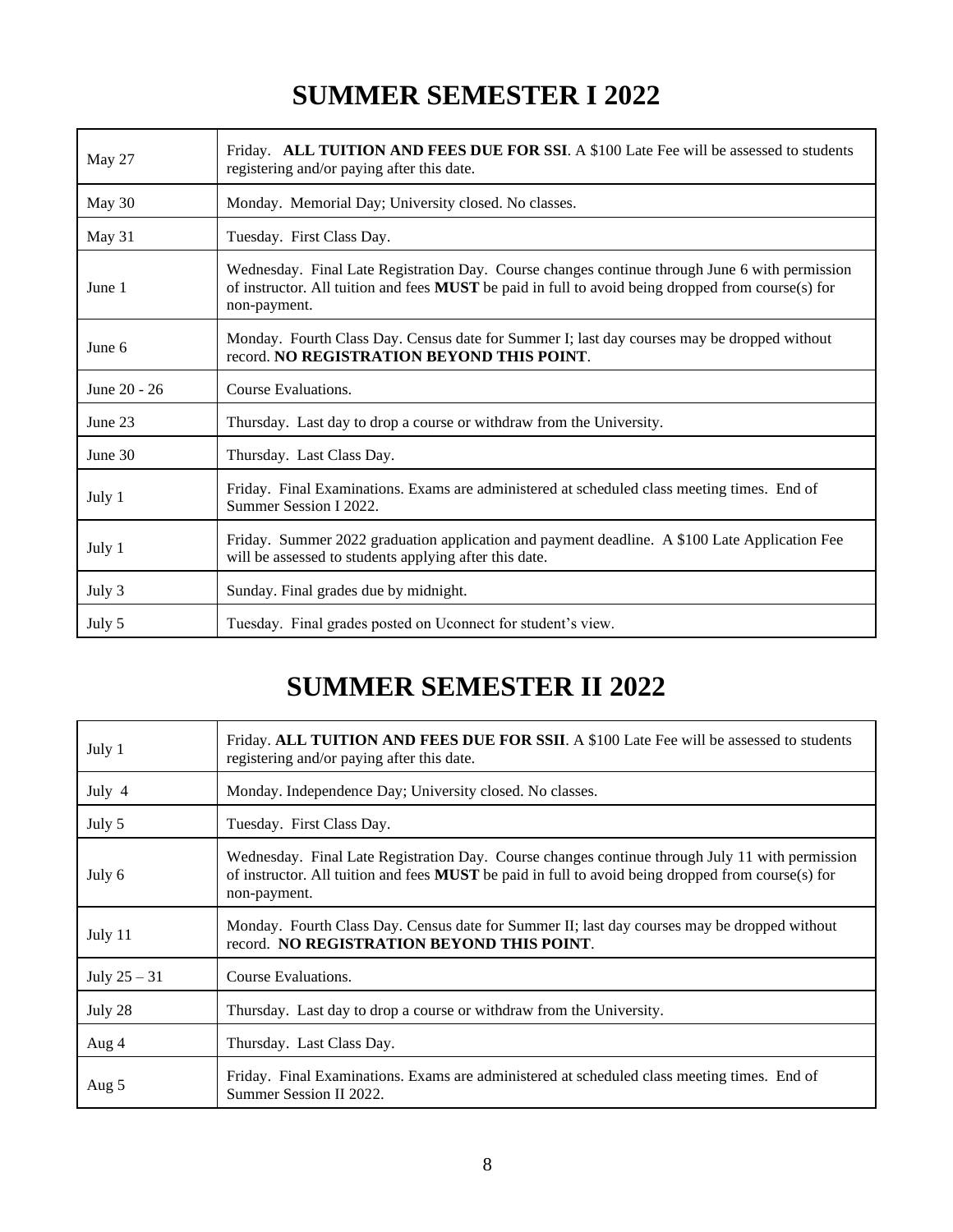| Aug 7  | Sunday. Final grades due by midnight.                                        |
|--------|------------------------------------------------------------------------------|
| Aug 9  | Tuesday. Final grades posted on Uconnect for student's view.                 |
| Aug 12 | Friday. Diploma and transcripts available for Summer 2022 degree completers. |

### **SUMMER SEMESTER III 2022**

| May 27         | Friday. ALL TUITION AND FEES DUE FOR SSIII. A \$100 Late Fee will be assessed to students<br>registering and/or paying after this date.                                                                             |
|----------------|---------------------------------------------------------------------------------------------------------------------------------------------------------------------------------------------------------------------|
| May 30         | Monday. Memorial Day; University closed. No classes.                                                                                                                                                                |
| May 31         | Tuesday. First Class Day.                                                                                                                                                                                           |
| June 6         | Monday. Final Late Registration Day. Course changes continue through June 15 with permission of<br>instructor. All tuition and fees MUST be paid in full to avoid being dropped from course(s) for non-<br>payment. |
| June 15        | Wednesday. Twelfth Class Day. Census date for Summer III; last day courses may be dropped<br>without record. NO REGISTRATION BEYOND THIS POINT.                                                                     |
| July 1         | Friday. Summer 2022 graduation application and payment deadline. A \$100 Late Application Fee<br>will be assessed to students applying after this date.                                                             |
| July $25 - 31$ | Course Evaluations.                                                                                                                                                                                                 |
| July 28        | Thursday. Last day to drop a course or withdraw from the University.                                                                                                                                                |
| Aug 4          | Thursday. Last Class Day.                                                                                                                                                                                           |
| Aug 5          | Friday. Final Examinations. Exams are administered at scheduled class meeting times. End of<br>Summer Session III 2022.                                                                                             |
| Aug 7          | Sunday. Final grades due by midnight.                                                                                                                                                                               |
| Aug 9          | Tuesday. Final grades posted on Uconnect for student's view.                                                                                                                                                        |
| Aug $12$       | Friday. Diploma and transcripts available for Summer 2022 degree completers.                                                                                                                                        |

## **SUMMER 2022 SUB-TERM I (7 WEEKS)**

| May $13$     | Friday. ALL TUITION AND FEES DUE. All tuition and fees MUST be paid in full to avoid being<br>dropped from course(s) for non-payment. A $$100$ Late Fee will be assessed to students registering<br>and/or paying after this date. |
|--------------|------------------------------------------------------------------------------------------------------------------------------------------------------------------------------------------------------------------------------------|
| May $16$     | Monday. First Class Day Sub Term I.                                                                                                                                                                                                |
| May 18       | Wednesday. Final Late Registration Day; course changes continue through May 20 with permission<br>of instructor.                                                                                                                   |
| May 20       | Friday. Census date for Sub-Term I; last day courses may be dropped without record.<br>NO REGISTRATION BEYOND THIS POINT.                                                                                                          |
| June 20 - 26 | Course Evaluations.                                                                                                                                                                                                                |